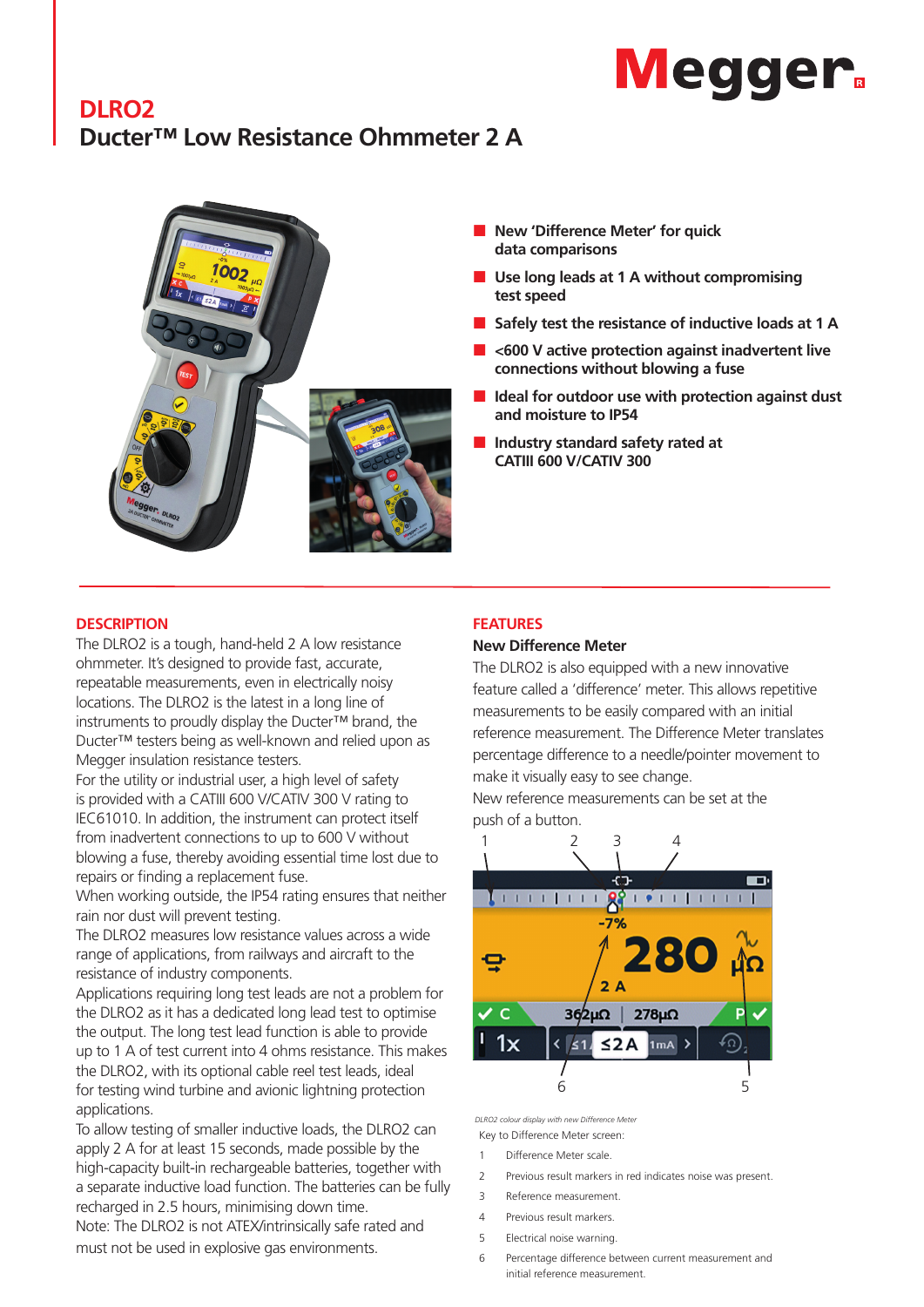# **Megger**

# **DLRO2 Ducter™ Low Resistance Ohmmeter 2 A**

# **DLRO2 keeps you testing and produces reliable measurements**

To ensure the DLRO2 is always ready to test, the supplied fitted as standard HR6 rechargeable NiMH batteries can easily be swapped for non-rechargeable standard AA alkaline batteries to keep you testing.

Hand held is not a compromise in quality of measurement.

The DLRO2 provides 1% accuracy with a focus on repeatability making it ideal for repeated quality tests in production environments.

# **FEATURES AND BENEFITS**

- $\blacksquare$  Easily select functions using the rotary dial.
- $\Box$  Option to run the test in bidirectional mode or in unidirectional mode to save time and battery power.
- $\blacksquare$  The ability to view 3 results on the screen at any time makes it ideal for 3-phase systems.
- $\blacksquare$  Overcome the effects of standing EMF voltages using the bidirectional test mode. Forward and reverse results can be viewed on the secondary display.
- $\blacksquare$  For stability of results, the instrument will warn you when electrical noise, or noise from poor clip/probe connections, is present.
- $\blacksquare$  Keeps testing as long as you can, with as many as 500 x 2 A - 3 second tests from a full charge.
- Supplied with compact CATIII 600 V/CATIV 300 V rated kelvin clip test leads.

# **EXAMPLE APPLICATIONS**

- $\blacksquare$  Aviation Lightning protection testing measuring mΩ resistance between receptors, wing tip to wing tip etc., using long test leads. Optional long cable reel test leads are available, can be used for assembly of components, interconnection of equipment, repair and maintenance.
- $\blacksquare$  Wind turbines Lightning protection, measuring mΩ resistance between wing tip to ground connection at base using long test leads. Optional long cable reel test leads are available.
- $\blacksquare$  Rail, tram and underground rolling stock and infrastructure, track high current joints, signalling systems.
- $\blacksquare$  Marine Power wiring systems, protection systems, ship-to-shore bonding, cathode protection system testing and cable laying applications.
- $\Box$  Oil and gas pipelines Bonding between welded joints and grounding systems.
- $\blacksquare$  Automotive and EV Battery connections, weld quality, crimped connections quality, assembly robot welding cables.
- $\Box$  Cable manufacturers Quality control, cable length.
- Component manufacturers Quality control.
- $\blacksquare$  Space exploration and engineering Structural metal to metal, ground network metal to metal, carbon fibre to metal, carbon fibre to carbon fibre.
- $\blacksquare$  Data centres During electrical installation of main panel, generator and UPS systems. Verification of protective device contact resistance, busbar parallel feeds, busbar lapped joints, optimum resistance over torque and cable lug to busbar connections. During maintenance using trending data for all aspects of the above, verification after repair.
- $\blacksquare$  Medical hand-held opportunity Earthing and bonding systems for protection against microshock and macroshock.
- $\blacksquare$  Panel/switchgear manufacturers End of production line testing, site commissioning, maintenance and fault finding.
- $\blacksquare$  Robotics Wiring systems and connections which are subject to stress/movement/vibration, bonding of component parts to minimise static, grounding of machine, welding leads of robot spot welder.
- $\blacksquare$  Electrical infrastructure Cable resistance from one end, cable length, identification of parallel supplies while connected, cable to lug to connection fault finding. Checking assembled connections main supply cables and panels, switchgear and protective devices, UPS and changeover panels, interlinking busbars, interlinking cables, distribution and PDU boards, lightning protection systems, final circuits.

# **Test modes / options:**

The DLRO2 has three main test modes

- Normal resistance mode ( $\mu\Omega$ )
- Fast/long test leads test mode (m $\Omega$ )
- $\blacksquare$  Inductive resistance mode (μΩ)

**Normal Resistance mode:** gives the most flexibility. The user can set any maximum test current range up to 2 A and the instrument will auto range to suit the measured resistance up to that value. Useful if the test piece has a limit to the current it can withstand. The user has full control of the instrument's test features which is suitable for many applications, as listed above.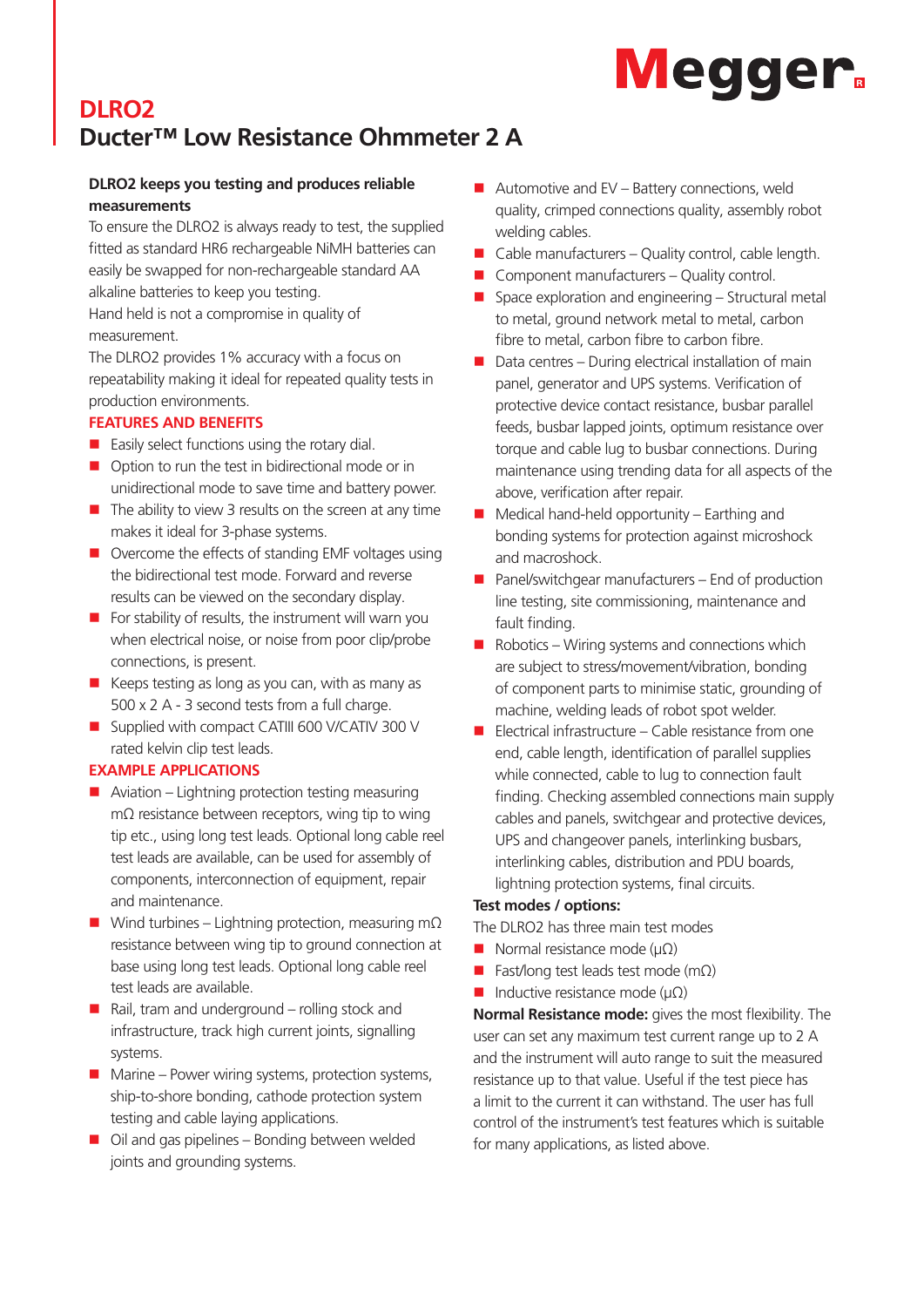# **Megger**

# **DLRO2 Ducter™ Low Resistance Ohmmeter 2 A**

**Fast/long test leads mode:** only has one user option, which is manual/auto. 'Manual' starts the test when the TEST button is pressed, 'auto' starts the test automatically when the instrument detects continuity. In this mode, the instrument settings are optimised for speed and, if needed, the use of very long test leads. The test current is only in one direction for speed, 1 A and above, resistance is only displayed in mΩ. This test mode is ideal for many applications but is focused for applications where: -

- $\blacksquare$  The user is not technically trained. Use is simple, there are no settings to change. Where test procedures need to be very simple, "switch on, select this range and press TEST" for example.
- $\blacksquare$  The required minimum test current will be 1 A.
- $\blacksquare$  The measurement will only be in mΩ. Non-technical users can simply read a number and compare it with a predetermined value.
- $\blacksquare$  May need the use of very long test leads. Example applications include:
- $\blacksquare$  Wind turbine lightning protection (wing tip to ground at base resistance)
- $\blacksquare$  Subsea cable laying, checking cable resistance and ground connections
- $\blacksquare$  Manufacturing, including cable resistance, large cable looms or assemblies etc.

**Inductive resistance mode:** tests with the test current set to 1 A to speed up the charge time. The test current will be auto ranged up as the inductance is charged. Additional convenience is added with a clever 'auto stop' feature. The instrument will monitor the rate of change and automatically stop the test as soon as the result is stable.

Example applications include:

- $\blacksquare$  Electric motors, small to medium in size, including railway traction motor stator winding resistance
- $\blacksquare$  Small power distribution transformers
- $\blacksquare$  Continuity detection at less than 2000 Ω

## **SPECIFICATIONS**

| ,                  |                                                                                                                                                                                                                                                                       |
|--------------------|-----------------------------------------------------------------------------------------------------------------------------------------------------------------------------------------------------------------------------------------------------------------------|
| <b>PHYSICAL</b>    |                                                                                                                                                                                                                                                                       |
| <b>Dimensions:</b> | 228 x 105 x 75 mm<br>$(8.98 \times 4.1 \times 2.95 \text{ in})$                                                                                                                                                                                                       |
| Display:           | Full LCD colour screen with user<br>configurable backlight.                                                                                                                                                                                                           |
| <b>Weight:</b>     | 905 grams                                                                                                                                                                                                                                                             |
| Safety rating:     | SAFETY AND ELECTRICAL PROTECTION<br>CATIII 600 V / CATIV 300 V to<br>EN 61010, IEC 61010-031 : 2015,<br>IEC 61010-030.                                                                                                                                                |
|                    | Safety category rating valid to<br>altitude of 3000 m.                                                                                                                                                                                                                |
| Live voltage:      | Active live voltage protection to<br>600 V between any test terminals<br>without blowing a fuse. Live voltage<br>warning on display and audible<br>when<br>>5 V is applied between any test<br>terminals. Fuse protected to 1000 V,<br>fuses are not user changeable. |

### **TEST CURRENT OUTPUT**

**Normal resistance test mode: Current ranges:** 2 A, 1 A, 100 mA, 10 mA and 1 mA

#### **Maximum compliance output voltage:**

3.24 V (1 A mode) 2.2 V (2 A mode)

#### **Current output accuracy:**

Normal and inductive mode: ±10 % Long lead test mode: +10 % -0% at all battery conditions except with low battery indication.

#### **Thermal EMF/Seebeck effect compensation:**

Yes, average of forward and reverse test current measurements.

# **LOW RESISTANCE MEASUREMENT**

#### **Resistance measurement test modes:**

Normal test mode, fast mΩ/long test lead mode and inductive test mode (resistance of inductive loads).

## **Overall resistance range:** 1 μΩ – 2000 Ω

#### **Max resistance across C terminals:**

2 A with up to 1.1 Ω total resistance and 1 A with up to 3.2  $\Omega$  total resistance.

### **Basic accuracy:** Bi-directional test current mode:

+/- 1% +/- 2 digits. Uni-directional test current mode: +/- 1% +/- 10 digits. Inductive mode or unidirectional mode will introduce an undefined error if an external EMF is present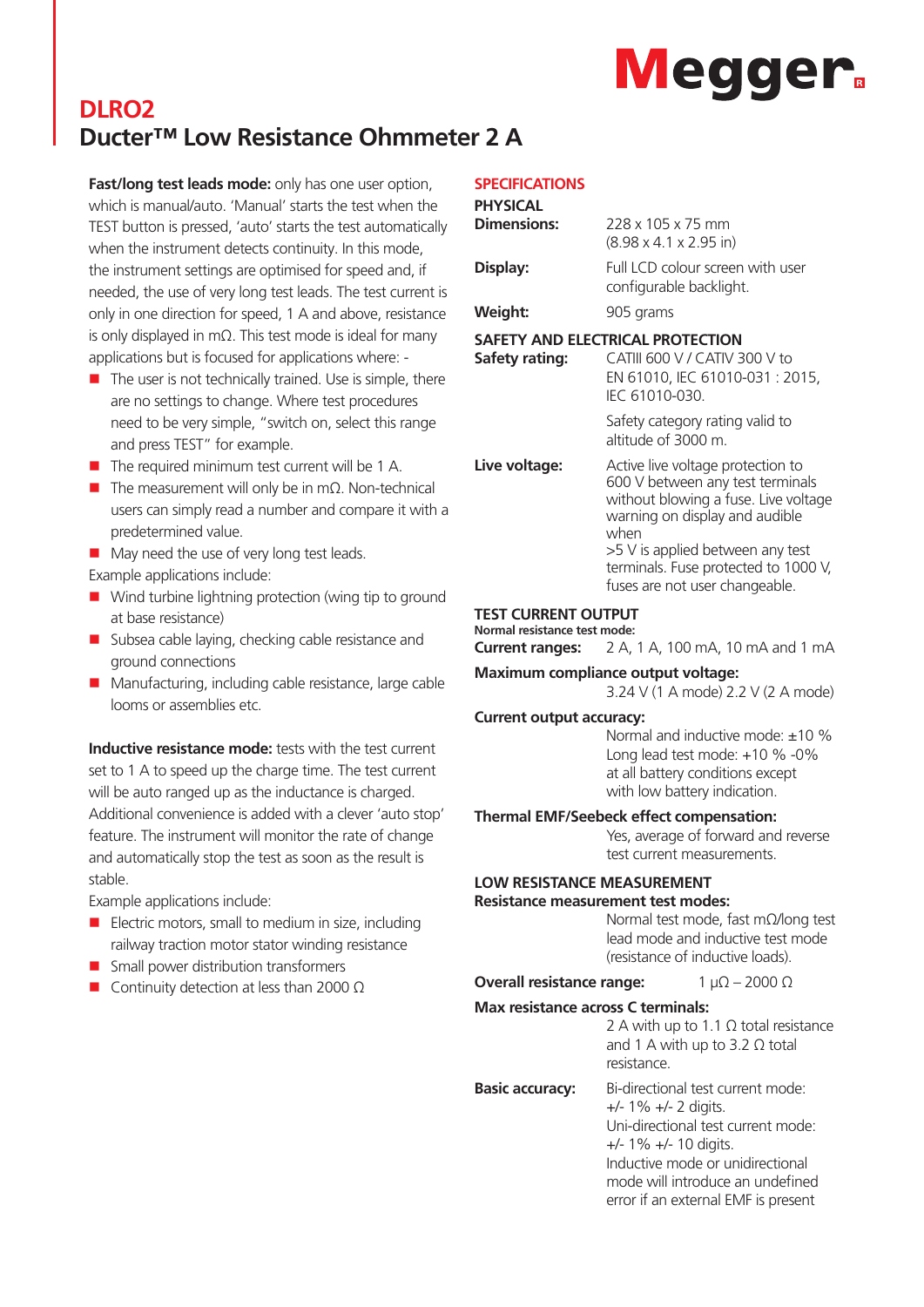# Megger.

# **DLRO2 Ducter™ Low Resistance Ohmmeter 2 A**

| <b>ENVIRONMENT</b>       |                                                                                                                       |
|--------------------------|-----------------------------------------------------------------------------------------------------------------------|
| Noise immunity:          | Less than $1\%$ $\pm 20$ digits additional<br>error with 80 mV peak 50/60 Hz<br>with on screen noise limit indicator. |
|                          | Less than $1\%$ $\pm 20$ digits additional<br>error with 80 mV peak 400 Hz with<br>on screen noise limit indicator.   |
| EMC:                     | IEC61326-1, industrial specification<br>IFC61326-2-2.                                                                 |
| <b>Dust and moisture</b> |                                                                                                                       |
| ingress:                 | IP54 to IEC60529 in use                                                                                               |
| Altitude:                | Operational to 3000m                                                                                                  |
| Temperature:             | Operational range 0 °C to 50 °C<br>Storage range -20 °C to 50 °C                                                      |
| Humidity:                | Operational to 95 %<br>Storage to 90 %                                                                                |
|                          |                                                                                                                       |
|                          |                                                                                                                       |

# **POWER SUPPLY**

| PUWER SUPPLY                             |                                                                  |
|------------------------------------------|------------------------------------------------------------------|
| charge                                   | Rechargeable 6 x HR6 NiMH batteries with built-in fast           |
| AA batteries (LR6))                      | (also has the ability to use non-rechargeable alkaline           |
| <b>Battery charge time</b> $\lt$ 4 hours |                                                                  |
| <b>Battery life</b>                      | >1000 bi-directional tests at<br>2 A auto into a 1 $\Omega$ load |
| <b>BATTERY CHARGER ADAPTOR</b>           | Mains/line input voltage: 100 to 240 V                           |
| <b>Mains/line input frequency:</b>       | 47 to 63 Hz                                                      |
|                                          |                                                                  |
| Output:                                  | 12 V DC 1.2 A 14.4 W max                                         |
| Type:                                    | Travel adaptor/interchangeable plug<br>adaptor                   |
| Plug types:                              | Australia, USA, Europe and UK plugs                              |
| <b>CONNECTIONS</b>                       |                                                                  |
| <b>Test terminals:</b>                   | 4 X 4 mm shrouded sockets                                        |

firmware to latest version themselves **Battery charger:** 2.5 mm DC jack connector

**Data:** USB (For firmware updates only),

the user may update instrument

# **Resistance measurement ranges:**

| <b>Full Scale</b><br>Resistance | <b>Test Current</b> | <b>Resolution</b>      | <b>Normal</b><br><b>Resistance Mode</b> | <b>Inductive Mode</b> | Long Test Lead<br>Mode (1 A only) |
|---------------------------------|---------------------|------------------------|-----------------------------------------|-----------------------|-----------------------------------|
| 15000 μΩ                        | 2.00A               | $1 \mu\Omega$          | $\checkmark$                            |                       |                                   |
| 120.00 mΩ                       | 2.00A               | $0.01 \text{ m}\Omega$ | $\checkmark$                            |                       |                                   |
| $1000.0 \text{ mA}$             | 2.00A               | $0.1 \text{ m}\Omega$  | $\checkmark$                            |                       |                                   |
| 30.000 mΩ                       | 1.00A               | $0.001$ m $\Omega$     | $\checkmark$                            | $\checkmark$          | $\checkmark$                      |
| 240.00 mΩ                       | 1.00A               | $0.01 \text{ m}\Omega$ | $\checkmark$                            | $\checkmark$          | $\checkmark$                      |
| 2200.0 mΩ                       | 1.00A               | $0.1 \text{ m}\Omega$  | $\checkmark$                            | $\checkmark$          | $\checkmark$                      |
| 300.00 mΩ                       | 100 mA              | $0.01 \text{ m}\Omega$ | $\checkmark$                            |                       |                                   |
| 2500.0 mΩ                       | 100 mA              | $0.1 \text{ m}\Omega$  | $\checkmark$                            |                       |                                   |
| 20.000 Ω                        | 100 mA              | $0.001\ \Omega$        | $\checkmark$                            | $\checkmark$          |                                   |
| 3000.0 mΩ                       | 10.0 mA             | $0.1 \text{ m}\Omega$  | $\checkmark$                            |                       |                                   |
| 24.000 Ω                        | 10.0 mA             | $0.001 \Omega$         | $\checkmark$                            |                       |                                   |
| 200.00 Ω                        | 10.0 mA             | $0.01 \Omega$          | $\checkmark$                            | $\checkmark$          |                                   |
| 30.000 Ω                        | 1.00 mA             | $0.001\ \Omega$        | $\checkmark$                            |                       |                                   |
| 240.00 Ω                        | 1.00 mA             | $0.01 \Omega$          | $\checkmark$                            |                       |                                   |
| 2000.0 Ω                        | 1.00 mA             | $0.1 \Omega$           | ✓                                       | $\checkmark$          |                                   |